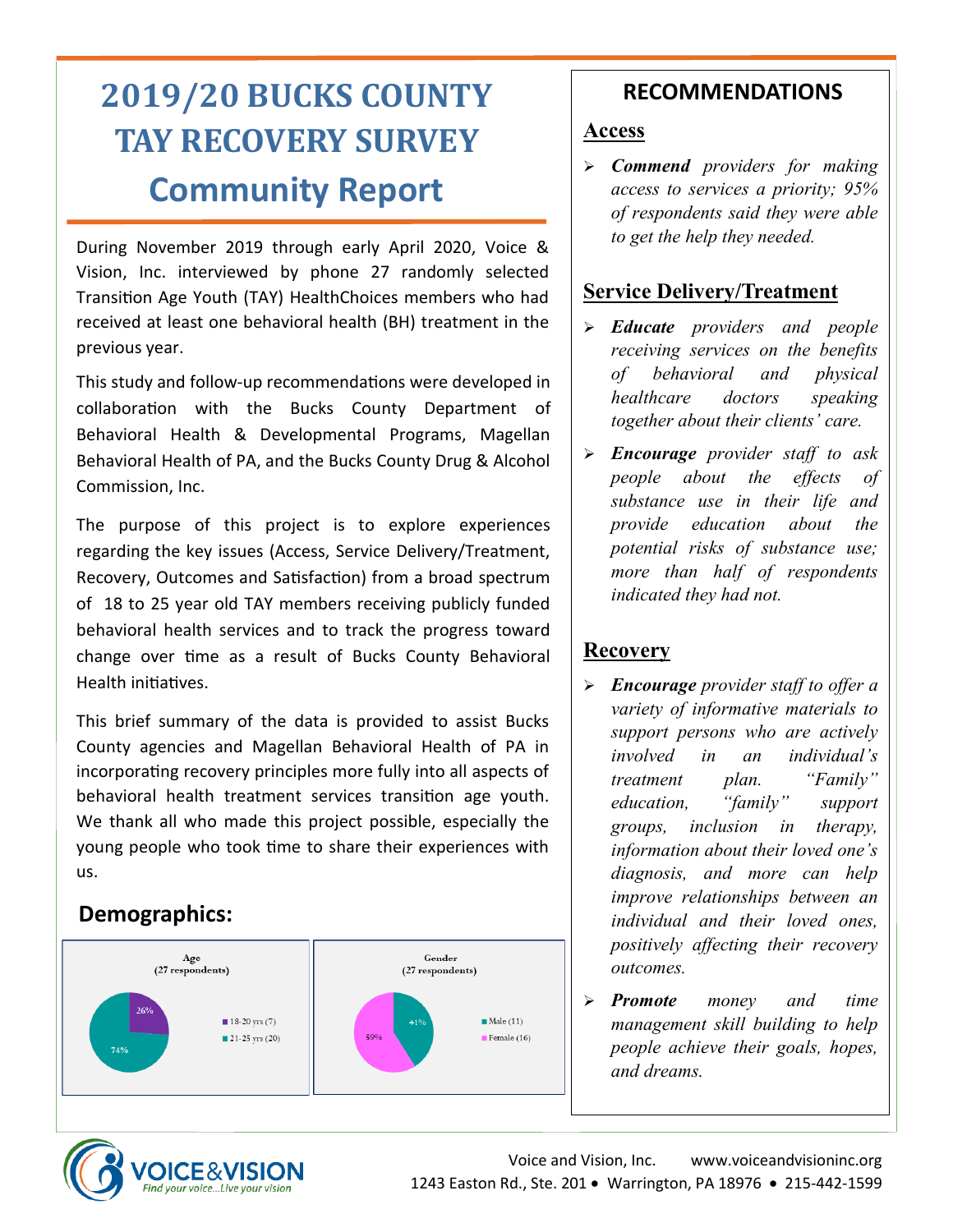## **Outcomes and Satisfaction**

### *Strengths*

Overall, 25 TAY (93%) were very satisfied/satisfied with the mental health and/or drug and alcohol services they received in Bucks County. No one said they were dissatisfied.

**100% of TAY reported the quality of their life improved with treatment.**

TAY shared the top 3 following ways their quality of life had improved:

- ❖ **More positive outlook (67%)**
- ❖ **Symptoms were reduced (48%)**
- ❖ **Better able to manage life (48%)**

"(Provider) has changed my life so much. Even back when I was younger and getting HiFi Wraparound. They were always there and supporting me."

## **Access**

### *Strengths*

Twenty-five TAY **(93%) said they had always been able to get the help they needed** in the previous year. No one said they were "never" able to get the help they needed.

### *Considerations*

Those who said they were "sometimes" able to get the help they needed in the last 12 months reported the top 3 following difficulties they had getting help:

### ❖ **Staff Turnover**

- ❖ **Ineffective Services**
- ❖ **Didn't know where to go**

"I just wish I could have more time to talk [with my therapist]. Talking things out really helps me…"



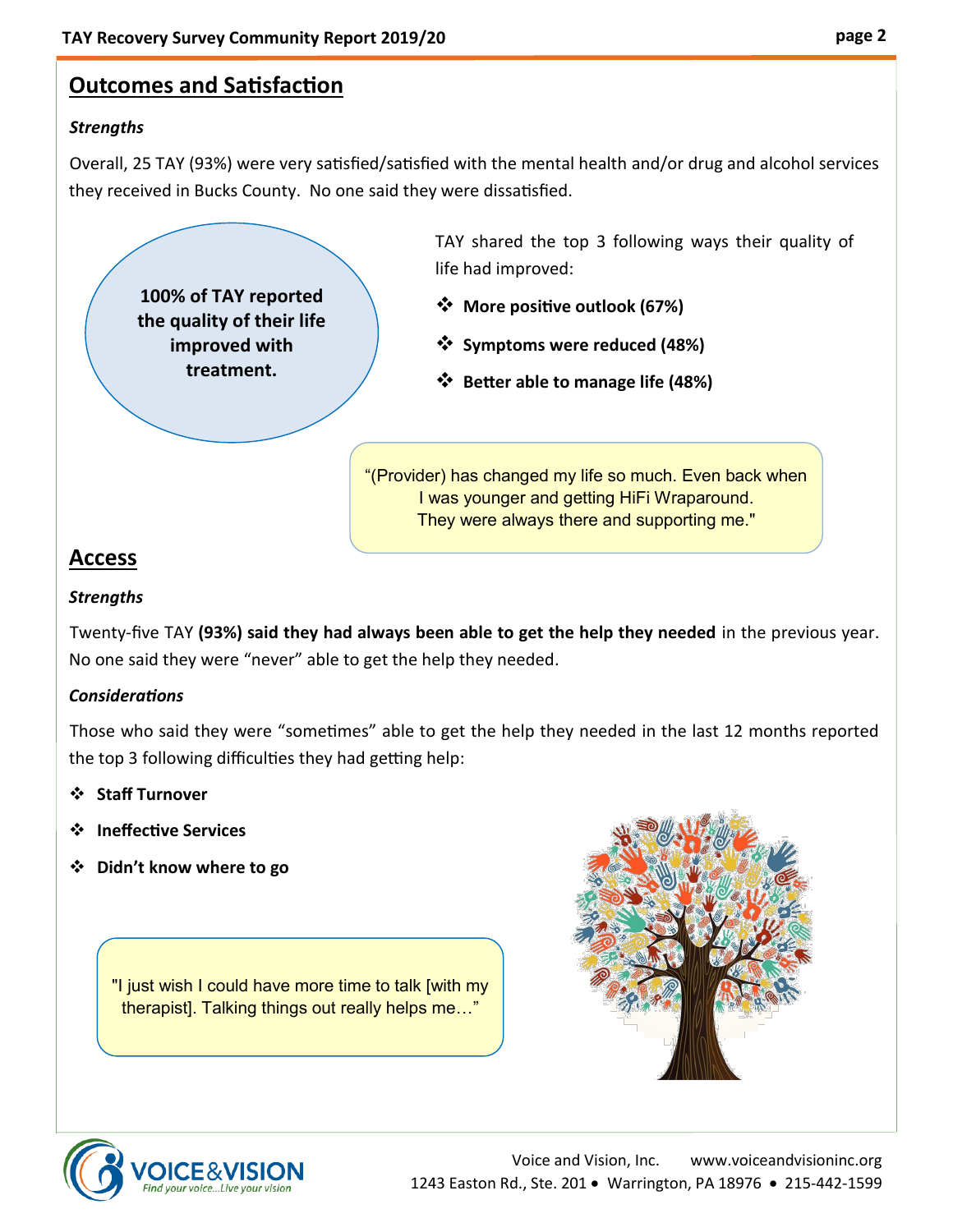## **Service Delivery and Treatment**

#### *Strengths*

**Twenty-two TAY (81%) said their provider had asked about trauma** they had experienced that may have affected their emotional or mental health.

All twelve young people who indicated they had a concern regarding trauma in their life (100%) reported they were receiving help for those concerns.

**Of the four respondents reporting their behavioral health and physical health care providers spoke to each other, three reported it was "very helpful" for them to do so.**

Of 27 respondents, 23 (85%) reported they had no concerns about the effects of substance use in their lives.

#### *What help are you receiving for any concerns you have with substance use?*

"I used to get drug and alcohol services from (IOP provider). Therapists at \_\_\_ told me to start going to (another provider) to deal with my traumas. My therapist checks in with me about my drug and alcohol past."

#### *Considerations*



**Sixteen out of 27 total TAY (59%) reported their behavioral healthcare provider and their physical healthcare provider had not spoken together** about their healthcare; seven respondents (26%) "didn't know."



**96% of TAY reported they were always able to make treatment decisions.**